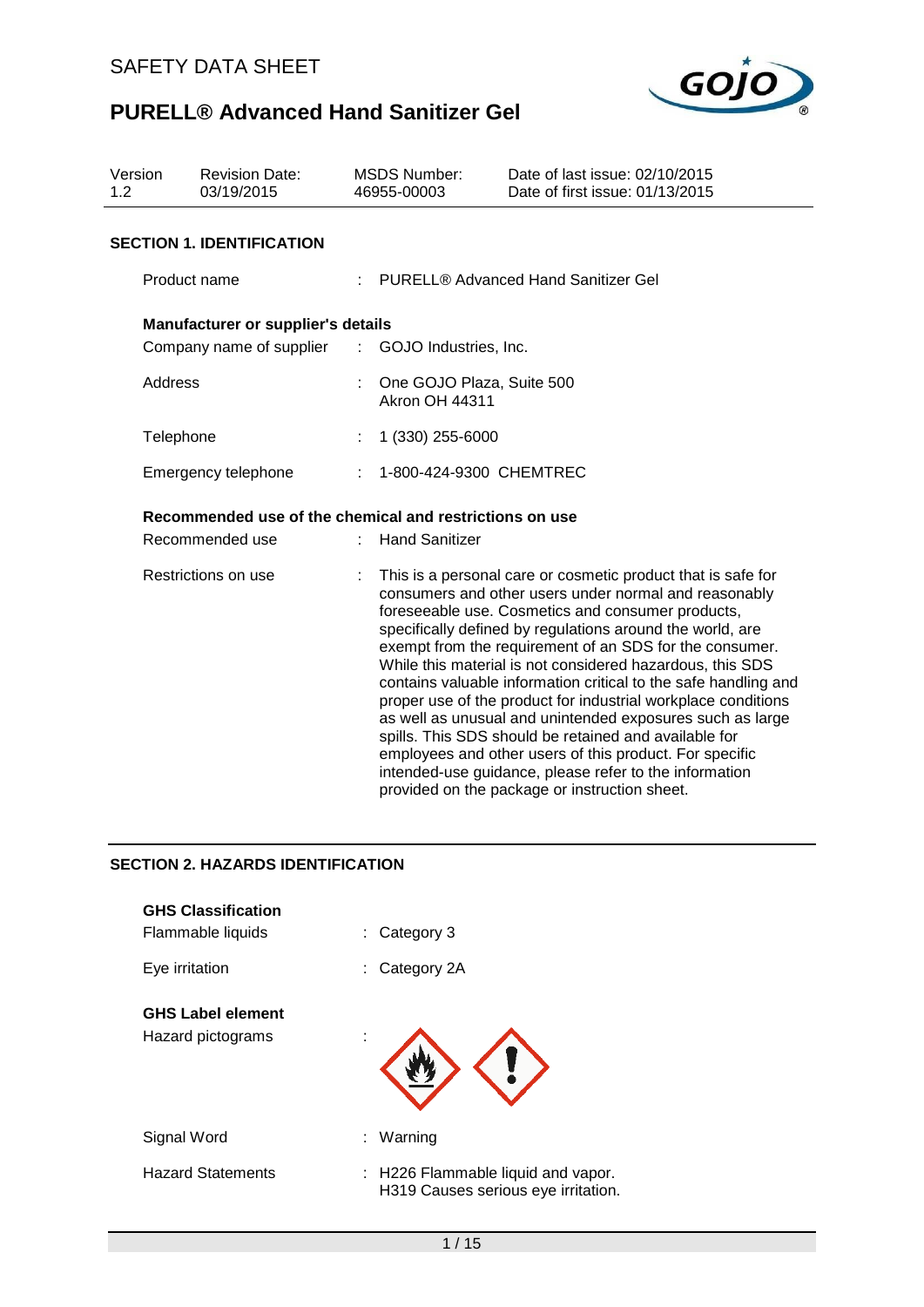

| Version | <b>Revision Date:</b>           | <b>MSDS Number:</b>                                                                                                                                                                       | Date of last issue: 02/10/2015                                                                                                                                                                                                                                                                                                                                                                                                                                                                                                                                                                                                                                                                                                                                                                  |
|---------|---------------------------------|-------------------------------------------------------------------------------------------------------------------------------------------------------------------------------------------|-------------------------------------------------------------------------------------------------------------------------------------------------------------------------------------------------------------------------------------------------------------------------------------------------------------------------------------------------------------------------------------------------------------------------------------------------------------------------------------------------------------------------------------------------------------------------------------------------------------------------------------------------------------------------------------------------------------------------------------------------------------------------------------------------|
| 1.2     | 03/19/2015                      | 46955-00003                                                                                                                                                                               | Date of first issue: 01/13/2015                                                                                                                                                                                                                                                                                                                                                                                                                                                                                                                                                                                                                                                                                                                                                                 |
|         | <b>Precautionary Statements</b> | : Prevention:<br>No smoking.<br>equipment.<br>P242 Use only non-sparking tools.<br><b>Response:</b><br>to do. Continue rinsing.<br>attention.<br>Storage:<br>Disposal:<br>disposal plant. | P210 Keep away from heat/sparks/open flames/hot surfaces.<br>P233 Keep container tightly closed.<br>P241 Use explosion-proof electrical/ ventilating/lighting/<br>P243 Take precautionary measures against static discharge.<br>P264 Wash skin thoroughly after handling.<br>P280 Wear protective gloves/ eye protection/ face protection.<br>P303 + P361 + P353 IF ON SKIN (or hair): Take off immediately<br>all contaminated clothing. Rinse skin with water/shower.<br>P305 + P351 + P338 IF IN EYES: Rinse cautiously with water<br>for several minutes. Remove contact lenses, if present and easy<br>P337 + P313 If eye irritation persists: Get medical advice/<br>P403 + P235 Store in a well-ventilated place. Keep cool.<br>P501 Dispose of contents/ container to an approved waste |

#### **Other hazards**

Vapors may form explosive mixture with air.

## **SECTION 3. COMPOSITION/INFORMATION ON INGREDIENTS**

Substance / Mixture : Mixture

# **Hazardous ingredients**

| l Chemical Name | CAS-No. | Concentration (%) |
|-----------------|---------|-------------------|
| Ethanol         | 64-17-5 | $>= 50 - 70$      |
| Propan-2-ol     | 67-63-0 | $>= 1 - 5$        |

### **SECTION 4. FIRST AID MEASURES**

| General advice          | : In the case of accident or if you feel unwell, seek medical<br>advice immediately.<br>When symptoms persist or in all cases of doubt seek medical<br>advice. |
|-------------------------|----------------------------------------------------------------------------------------------------------------------------------------------------------------|
| If inhaled              | : If inhaled, remove to fresh air.<br>Get medical attention if symptoms occur.                                                                                 |
| In case of skin contact | : Wash with water and soap as a precaution.<br>Get medical attention if symptoms occur.                                                                        |
| In case of eye contact  | : In case of contact, immediately flush eyes with plenty of water<br>for at least 15 minutes.<br>If easy to do, remove contact lens, if worn.                  |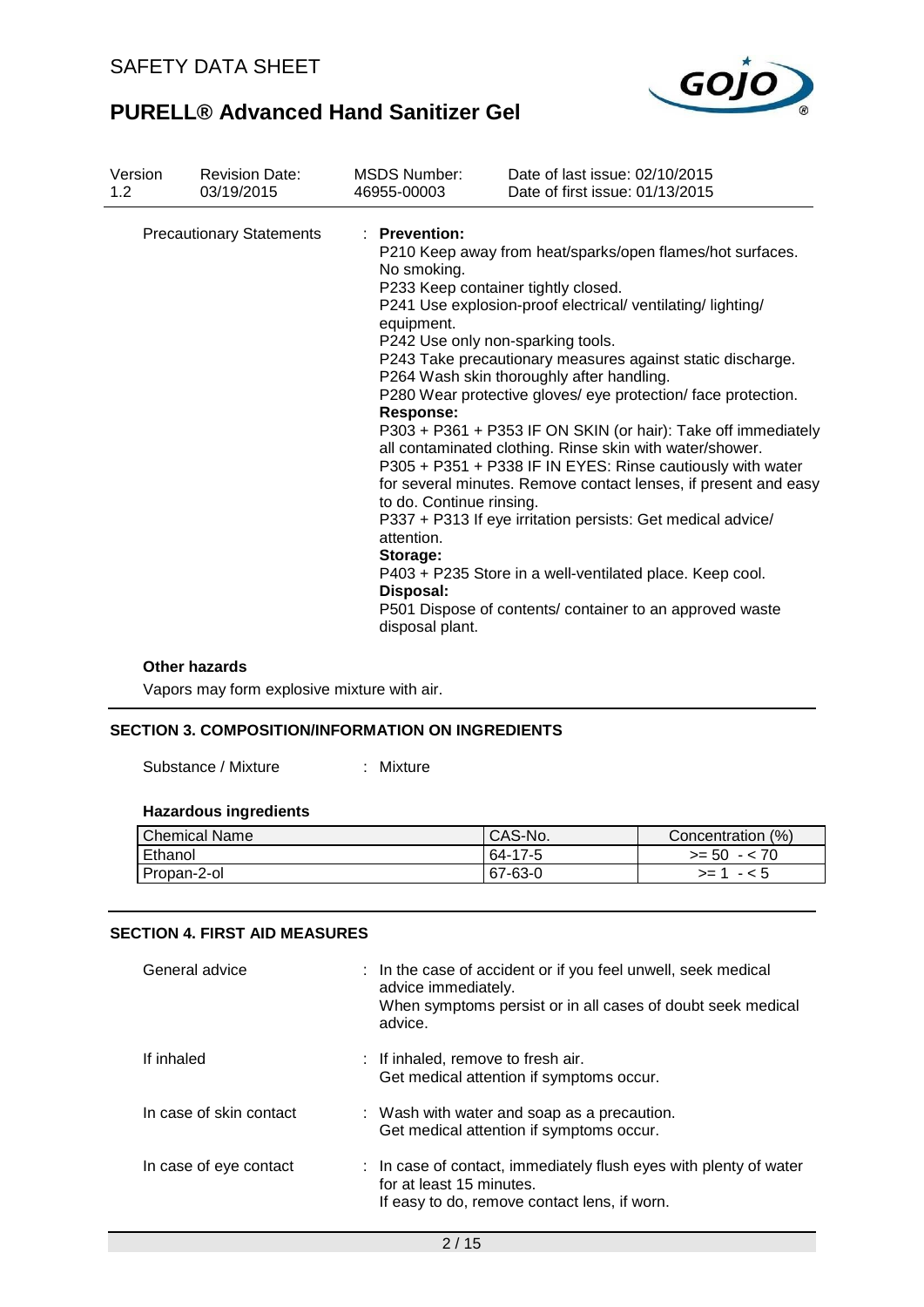

| Version<br>1.2 <sub>2</sub> | <b>Revision Date:</b><br>03/19/2015                               |  | MSDS Number:<br>46955-00003                                  | Date of last issue: 02/10/2015<br>Date of first issue: 01/13/2015                                                                                                   |
|-----------------------------|-------------------------------------------------------------------|--|--------------------------------------------------------------|---------------------------------------------------------------------------------------------------------------------------------------------------------------------|
|                             | If swallowed                                                      |  | Get medical attention.<br>Rinse mouth thoroughly with water. | : If swallowed, DO NOT induce vomiting.<br>Get medical attention if symptoms occur.                                                                                 |
|                             | Most important symptoms<br>and effects, both acute and<br>delayed |  | : Causes serious eye irritation.                             |                                                                                                                                                                     |
|                             | Protection of first-aiders                                        |  |                                                              | : First Aid responders should pay attention to self-protection,<br>and use the recommended personal protective equipment<br>when the potential for exposure exists. |
|                             | Notes to physician                                                |  |                                                              | : Treat symptomatically and supportively.                                                                                                                           |

# **SECTION 5. FIRE-FIGHTING MEASURES**

| Suitable extinguishing media                       | : Water spray<br>Alcohol-resistant foam<br>Dry chemical<br>Carbon dioxide (CO2)                                                                                                                                                                         |
|----------------------------------------------------|---------------------------------------------------------------------------------------------------------------------------------------------------------------------------------------------------------------------------------------------------------|
| Unsuitable extinguishing<br>media                  | : High volume water jet                                                                                                                                                                                                                                 |
| Specific hazards during fire<br>fighting           | : Do not use a solid water stream as it may scatter and spread<br>fire.<br>Flash back possible over considerable distance.<br>Vapors may form explosive mixtures with air.<br>Exposure to combustion products may be a hazard to health.                |
| Hazardous combustion prod- : Carbon oxides<br>ucts |                                                                                                                                                                                                                                                         |
| Specific extinguishing<br>methods                  | : Use extinguishing measures that are appropriate to local<br>circumstances and the surrounding environment.<br>Use water spray to cool unopened containers.<br>Remove undamaged containers from fire area if it is safe to do<br>SO.<br>Evacuate area. |
| Special protective equipment<br>for fire-fighters  | : In the event of fire, wear self-contained breathing apparatus.<br>Use personal protective equipment.                                                                                                                                                  |

# **SECTION 6. ACCIDENTAL RELEASE MEASURES**

| Personal precautions,<br>protective equipment and<br>emergency procedures | : Remove all sources of ignition.<br>Use personal protective equipment.<br>Follow safe handling advice and personal protective<br>equipment recommendations. |
|---------------------------------------------------------------------------|--------------------------------------------------------------------------------------------------------------------------------------------------------------|
| Environmental precautions                                                 | : Discharge into the environment must be avoided.                                                                                                            |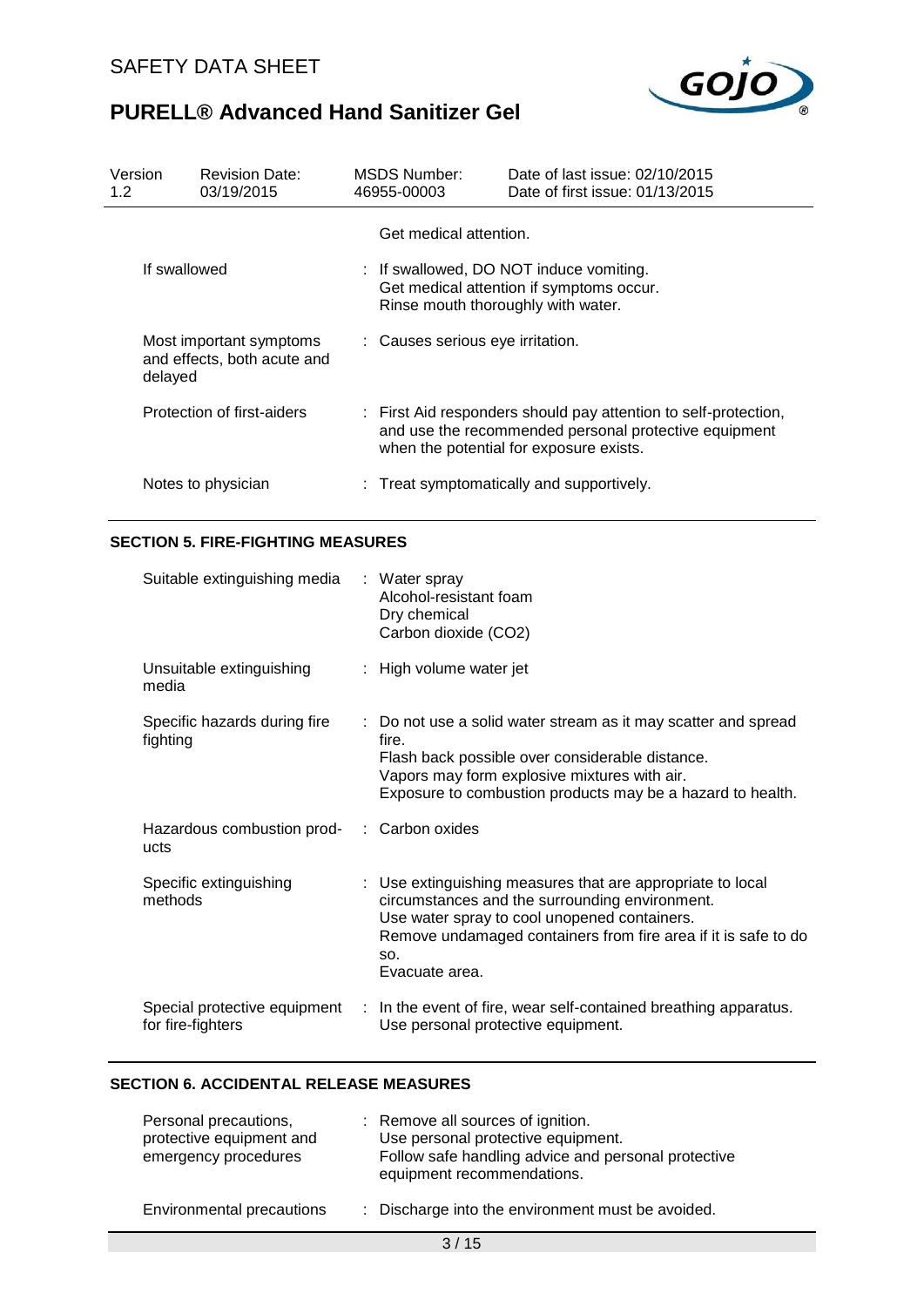

| Version<br>1.2                                           | <b>Revision Date:</b><br>03/19/2015 | <b>MSDS Number:</b><br>46955-00003                                       | Date of last issue: 02/10/2015<br>Date of first issue: 01/13/2015                                                                                                                                                                                                                                                                                                                                                                                                                                                                                                                                                                                                                                    |
|----------------------------------------------------------|-------------------------------------|--------------------------------------------------------------------------|------------------------------------------------------------------------------------------------------------------------------------------------------------------------------------------------------------------------------------------------------------------------------------------------------------------------------------------------------------------------------------------------------------------------------------------------------------------------------------------------------------------------------------------------------------------------------------------------------------------------------------------------------------------------------------------------------|
|                                                          |                                     | barriers).<br>cannot be contained.                                       | Prevent further leakage or spillage if safe to do so.<br>Prevent spreading over a wide area (e.g. by containment or oil<br>Retain and dispose of contaminated wash water.<br>Local authorities should be advised if significant spillages                                                                                                                                                                                                                                                                                                                                                                                                                                                            |
| Methods and materials for<br>containment and cleaning up |                                     | : Non-sparking tools should be used.<br>jet.<br>container.<br>absorbent. | Soak up with inert absorbent material.<br>Suppress (knock down) gases/vapors/mists with a water spray<br>For large spills, provide diking or other appropriate<br>containment to keep material from spreading. If diked material<br>can be pumped, store recovered material in appropriate<br>Clean up remaining materials from spill with suitable<br>Local or national regulations may apply to releases and<br>disposal of this material, as well as those materials and items<br>employed in the cleanup of releases. You will need to<br>determine which regulations are applicable.<br>Sections 13 and 15 of this SDS provide information regarding<br>certain local or national requirements. |

### **SECTION 7. HANDLING AND STORAGE**

| Technical measures          | : See Engineering measures under EXPOSURE<br>CONTROLS/PERSONAL PROTECTION section.                                                                                                                                                                                                                                                                                                                                                                                                  |
|-----------------------------|-------------------------------------------------------------------------------------------------------------------------------------------------------------------------------------------------------------------------------------------------------------------------------------------------------------------------------------------------------------------------------------------------------------------------------------------------------------------------------------|
| Local/Total ventilation     | : Use with local exhaust ventilation.<br>Use only in an area equipped with explosion proof exhaust<br>ventilation.                                                                                                                                                                                                                                                                                                                                                                  |
| Advice on safe handling     | : Do not breathe vapors or spray mist.<br>Do not swallow.<br>Do not get in eyes.<br>Avoid prolonged or repeated contact with skin.<br>Handle in accordance with good industrial hygiene and safety<br>practice.<br>Non-sparking tools should be used.<br>Keep container tightly closed.<br>Keep away from heat and sources of ignition.<br>Take precautionary measures against static discharges.<br>Take care to prevent spills, waste and minimize release to the<br>environment. |
| Conditions for safe storage | Keep in properly labeled containers.<br>Keep tightly closed.<br>Keep in a cool, well-ventilated place.<br>Store in accordance with the particular national regulations.<br>Keep away from heat and sources of ignition.                                                                                                                                                                                                                                                             |
| Materials to avoid          | : Do not store with the following product types:<br>Strong oxidizing agents                                                                                                                                                                                                                                                                                                                                                                                                         |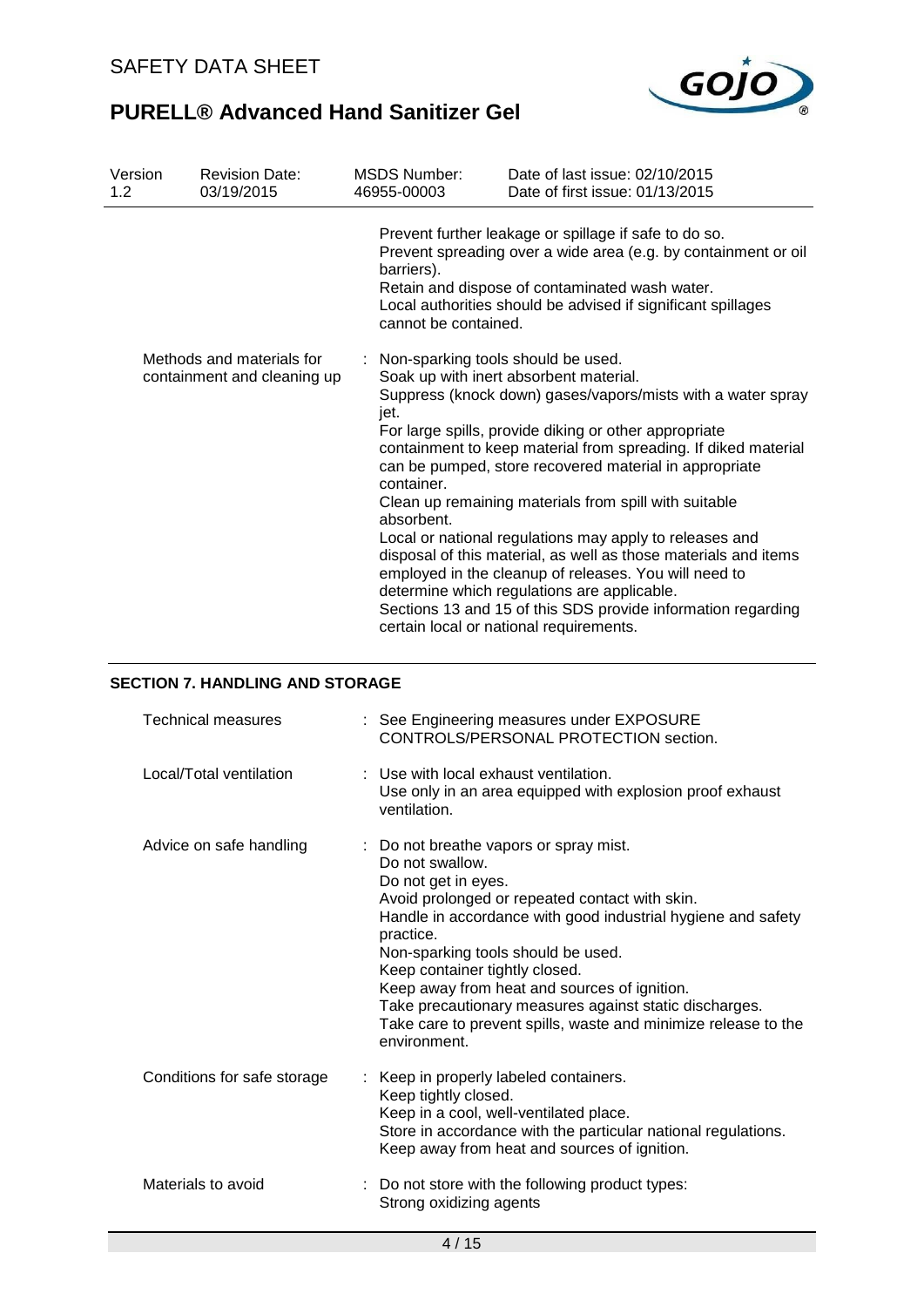

| Version | <b>Revision Date:</b> | MSDS Number:                                                                                                                      | Date of last issue: 02/10/2015                                                                   |
|---------|-----------------------|-----------------------------------------------------------------------------------------------------------------------------------|--------------------------------------------------------------------------------------------------|
| 1.2     | 03/19/2015            | 46955-00003                                                                                                                       | Date of first issue: 01/13/2015                                                                  |
|         |                       | Organic peroxides<br>Flammable solids<br>Pyrophoric liquids<br>Pyrophoric solids<br>flammable gases<br><b>Explosives</b><br>Gases | Self-heating substances and mixtures<br>Substances and mixtures which in contact with water emit |

### **SECTION 8. EXPOSURE CONTROLS/PERSONAL PROTECTION**

| Ingredients | CAS-No. | Value type<br>(Form of<br>exposure) | Control<br>parameters /<br>Permissible<br>concentration | <b>Basis</b>     |
|-------------|---------|-------------------------------------|---------------------------------------------------------|------------------|
| Ethanol     | 64-17-5 | <b>TWA</b>                          | 1,000 ppm<br>1,900 mg/m3                                | <b>NIOSH REL</b> |
|             |         | <b>TWA</b>                          | 1,000 ppm<br>1,900 mg/m3                                | OSHA Z-1         |
|             |         | <b>STEL</b>                         | 1,000 ppm                                               | <b>ACGIH</b>     |
| Propan-2-ol | 67-63-0 | <b>TWA</b>                          | 200 ppm                                                 | <b>ACGIH</b>     |
|             |         | <b>STEL</b>                         | 400 ppm                                                 | <b>ACGIH</b>     |
|             |         | <b>TWA</b>                          | 400 ppm<br>980 mg/m3                                    | <b>NIOSH REL</b> |
|             |         | ST                                  | 500 ppm<br>1,225 mg/m3                                  | <b>NIOSH REL</b> |
|             |         | <b>TWA</b>                          | 400 ppm<br>980 mg/m3                                    | OSHA Z-1         |

#### **Ingredients with workplace control parameters**

### **Biological occupational exposure limits**

| Ingredients | CAS-No. | Control<br>parameters | Biological<br>specimen | Sam-<br>pling<br>time                         | Permissible<br>concentratio<br>n | <b>Basis</b>        |
|-------------|---------|-----------------------|------------------------|-----------------------------------------------|----------------------------------|---------------------|
| Propan-2-ol | 67-63-0 | Acetone               | Urine                  | End of<br>shift at<br>end of<br>work-<br>week | $40$ mg/l                        | <b>ACGIH</b><br>BEI |

**Engineering measures** : Minimize workplace exposure concentrations. Use only in an area equipped with explosion proof exhaust ventilation. Use with local exhaust ventilation.

#### **Personal protective equipment**

Respiratory protection : General and local exhaust ventilation is recommended to maintain vapor exposures below recommended limits. Where concentrations are above recommended limits or are unknown, appropriate respiratory protection should be worn. Follow OSHA respirator regulations (29 CFR 1910.134) and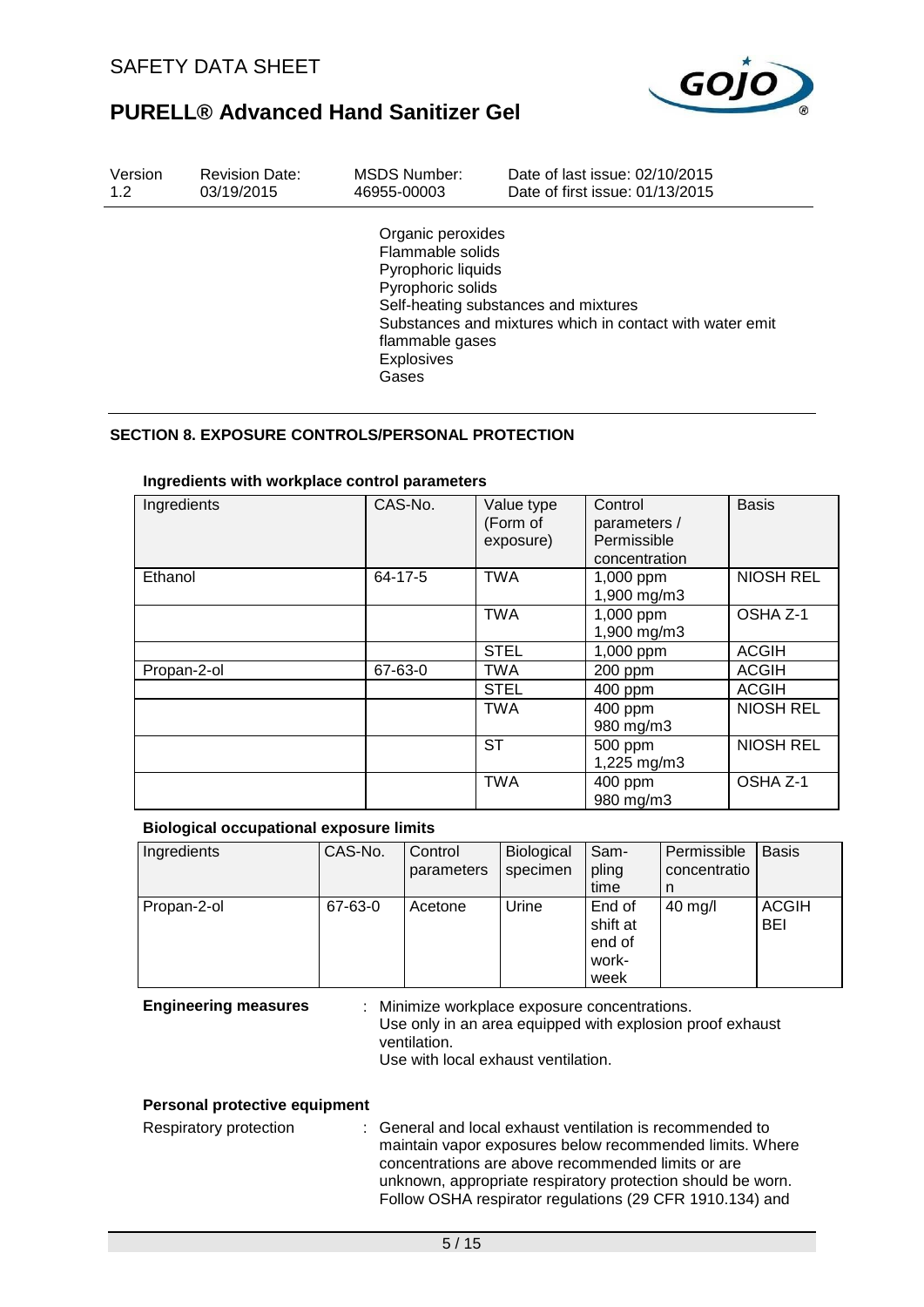

| Version<br>1.2 | <b>Revision Date:</b><br>03/19/2015 | <b>MSDS Number:</b><br>46955-00003  | Date of last issue: 02/10/2015<br>Date of first issue: 01/13/2015                                                                                                                                                                                                                                                                                                          |
|----------------|-------------------------------------|-------------------------------------|----------------------------------------------------------------------------------------------------------------------------------------------------------------------------------------------------------------------------------------------------------------------------------------------------------------------------------------------------------------------------|
|                |                                     | adequate protection.                | use NIOSH/MSHA approved respirators. Protection provided<br>by air purifying respirators against exposure to any<br>hazardous chemical is limited. Use a positive pressure air<br>supplied respirator if there is any potential for uncontrolled<br>release, exposure levels are unknown, or any other<br>circumstance where air purifying respirators may not provide     |
|                | Hand protection<br>Material         | Impervious gloves                   |                                                                                                                                                                                                                                                                                                                                                                            |
| Material       |                                     | : Flame retardant gloves            |                                                                                                                                                                                                                                                                                                                                                                            |
|                | Remarks                             | breaks and at the end of workday.   | : Choose gloves to protect hands against chemicals depending<br>on the concentration specific to place of work. Breakthrough<br>time is not determined for the product. Change gloves often!<br>For special applications, we recommend clarifying the<br>resistance to chemicals of the aforementioned protective<br>gloves with the glove manufacturer. Wash hands before |
|                | Eye protection                      | Safety goggles                      | Wear the following personal protective equipment:                                                                                                                                                                                                                                                                                                                          |
|                | Skin and body protection            | potential.                          | Select appropriate protective clothing based on chemical<br>resistance data and an assessment of the local exposure<br>Wear the following personal protective equipment:<br>Flame retardant antistatic protective clothing.<br>Skin contact must be avoided by using impervious protective<br>clothing (gloves, aprons, boots, etc).                                       |
|                | Hygiene measures                    | located close to the working place. | : Ensure that eye flushing systems and safety showers are<br>When using do not eat, drink or smoke.<br>Wash contaminated clothing before re-use.                                                                                                                                                                                                                           |

## **SECTION 9. PHYSICAL AND CHEMICAL PROPERTIES**

| Appearance                                                     | : liquid                          |
|----------------------------------------------------------------|-----------------------------------|
| Color                                                          | : clear, Colorless to pale yellow |
| Odor                                                           | : citrus                          |
| Odor Threshold                                                 | : No data available               |
| рH                                                             | $: 6.0 - 9.2$                     |
| Melting point/freezing point                                   | $:$ No data available             |
| Initial boiling point and boiling : No data available<br>range |                                   |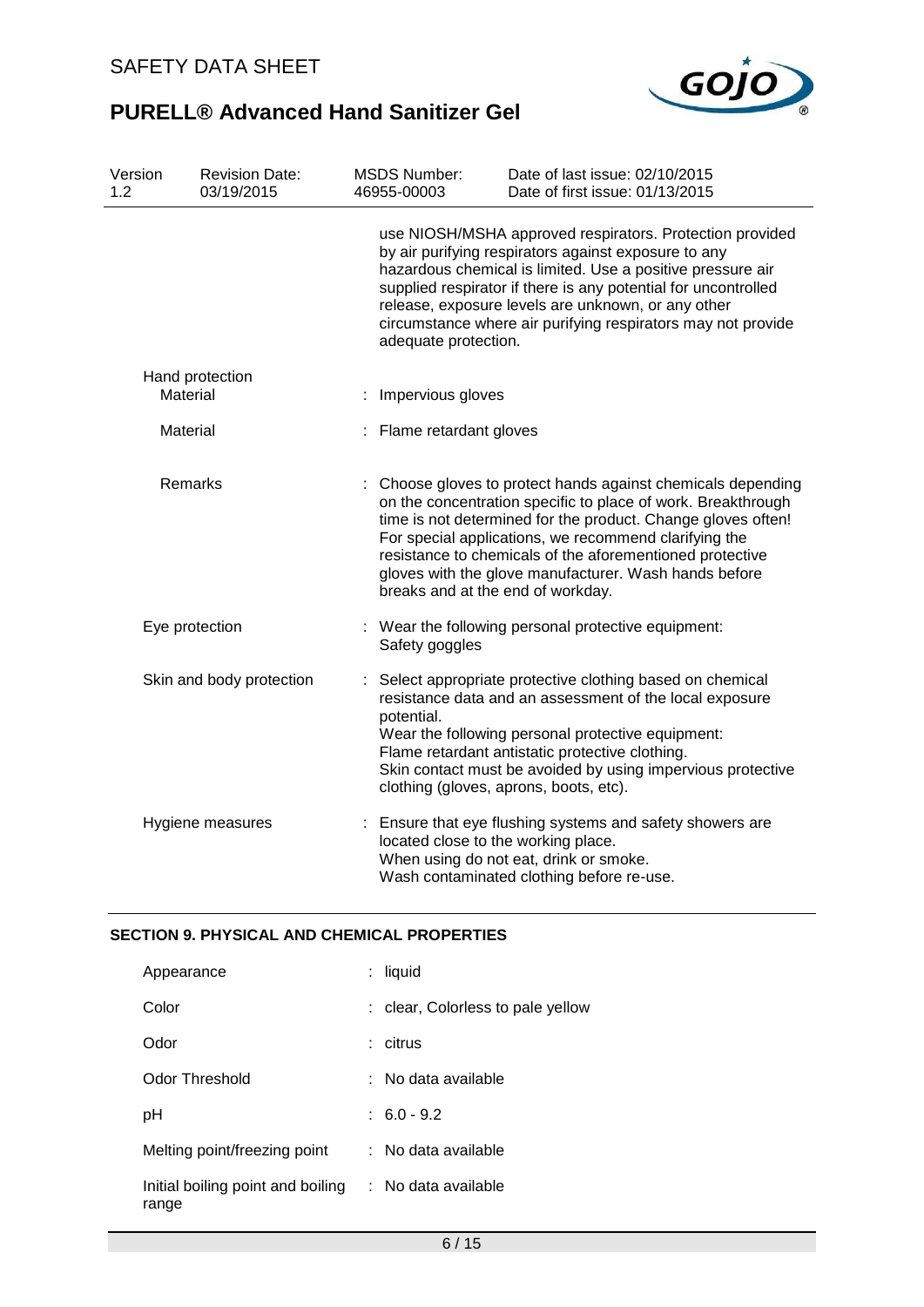

| Version<br>1.2 |                 | <b>Revision Date:</b><br>03/19/2015 | <b>MSDS Number:</b><br>46955-00003 | Date of last issue: 02/10/2015<br>Date of first issue: 01/13/2015 |
|----------------|-----------------|-------------------------------------|------------------------------------|-------------------------------------------------------------------|
|                |                 |                                     |                                    |                                                                   |
|                | Flash point     |                                     | : $25^{\circ}$ C                   |                                                                   |
|                |                 | Evaporation rate                    | : No data available                |                                                                   |
|                |                 | Flammability (solid, gas)           | : Not applicable                   |                                                                   |
|                |                 | Upper explosion limit               | No data available                  |                                                                   |
|                |                 | Lower explosion limit               | No data available                  |                                                                   |
|                | Vapor pressure  |                                     | : No data available                |                                                                   |
|                |                 | Relative vapor density              | : No data available                |                                                                   |
|                | Density         |                                     | : $0.89$ g/cm3                     |                                                                   |
|                | Solubility(ies) | Water solubility                    | : soluble                          |                                                                   |
|                | octanol/water   | Partition coefficient: n-           | : Not applicable                   |                                                                   |
|                |                 | Autoignition temperature            | : No data available                |                                                                   |
|                |                 | Decomposition temperature           |                                    | : The substance or mixture is not classified self-reactive.       |
|                | Viscosity       | Viscosity, kinematic                | 1,000 - 35,000 mm2/s (20 °C)       |                                                                   |
|                |                 | <b>Explosive properties</b>         | Not explosive                      |                                                                   |
|                |                 | Oxidizing properties                |                                    | : The substance or mixture is not classified as oxidizing.        |

## **SECTION 10. STABILITY AND REACTIVITY**

| Reactivity                              | : Not classified as a reactivity hazard.                                                                                |
|-----------------------------------------|-------------------------------------------------------------------------------------------------------------------------|
| Chemical stability                      | $\therefore$ Stable under normal conditions.                                                                            |
| Possibility of hazardous reac-<br>tions | : Flammable liquid and vapor.<br>Vapors may form explosive mixture with air.<br>Can react with strong oxidizing agents. |
| Conditions to avoid                     | : Heat, flames and sparks.                                                                                              |
| Incompatible materials                  | : Oxidizing agents                                                                                                      |
| Hazardous decomposition<br>products     | : No hazardous decomposition products are known.                                                                        |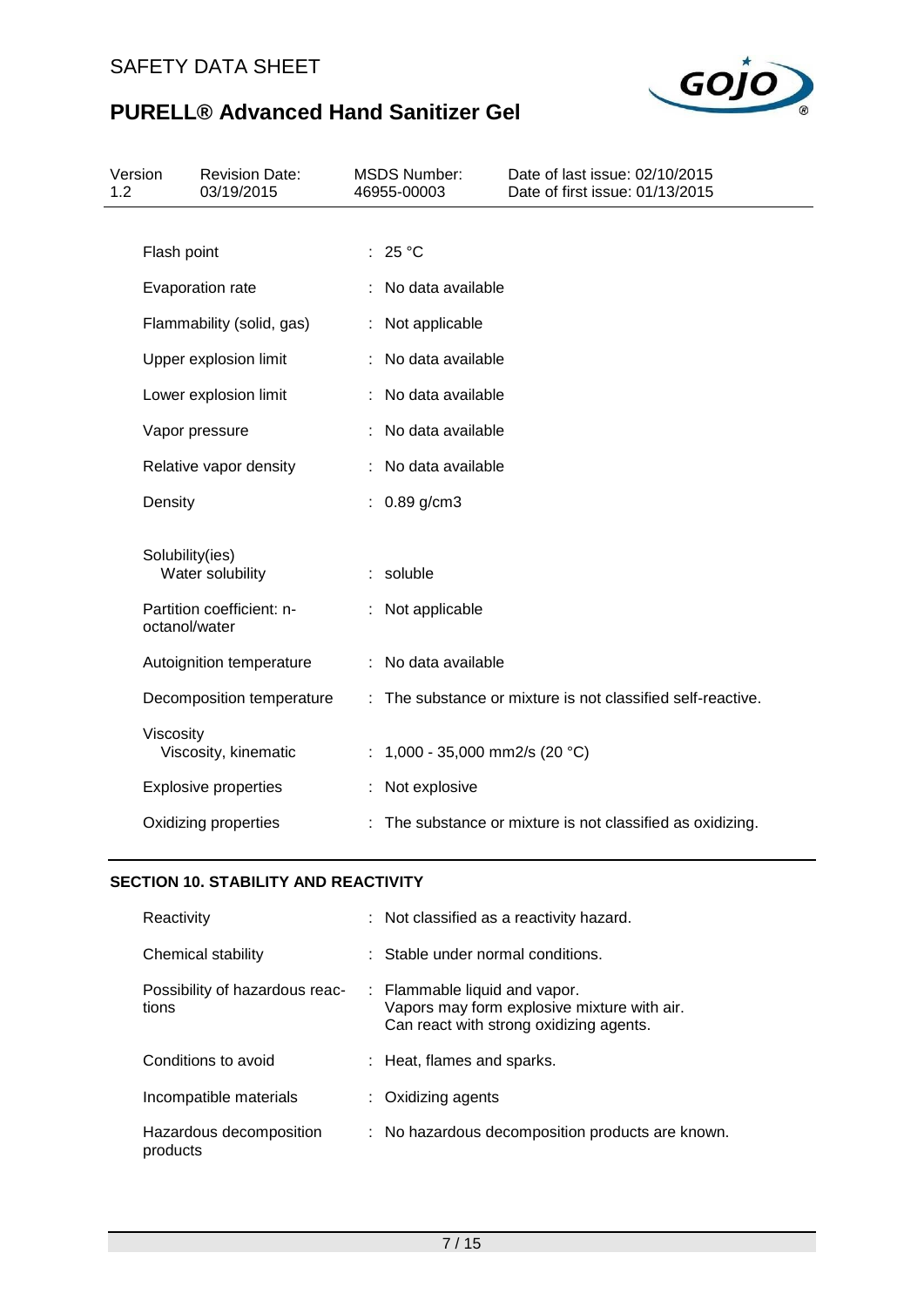

| Version<br>1.2 | <b>Revision Date:</b><br>03/19/2015                                                                | <b>MSDS Number:</b><br>46955-00003                                       | Date of last issue: 02/10/2015<br>Date of first issue: 01/13/2015 |
|----------------|----------------------------------------------------------------------------------------------------|--------------------------------------------------------------------------|-------------------------------------------------------------------|
|                |                                                                                                    |                                                                          |                                                                   |
|                | <b>SECTION 11. TOXICOLOGICAL INFORMATION</b>                                                       |                                                                          |                                                                   |
|                | Information on likely routes of exposure<br>Inhalation<br>Skin contact<br>Ingestion<br>Eye contact |                                                                          |                                                                   |
|                | <b>Acute toxicity</b>                                                                              |                                                                          |                                                                   |
|                | Not classified based on available information.                                                     |                                                                          |                                                                   |
|                | <b>Product:</b>                                                                                    |                                                                          |                                                                   |
|                | Acute oral toxicity                                                                                | Method: Calculation method                                               | : Acute toxicity estimate: $> 5,000$ mg/kg                        |
|                | Ingredients:<br>Ethanol:                                                                           |                                                                          |                                                                   |
|                | Acute oral toxicity                                                                                | : LD50 (Rat): $> 5,000$ mg/kg                                            |                                                                   |
|                | Acute inhalation toxicity                                                                          | : LC50 (Rat): 124.7 mg/l<br>Exposure time: 4 h<br>Test atmosphere: vapor |                                                                   |
|                | Propan-2-ol:                                                                                       |                                                                          |                                                                   |
|                | Acute oral toxicity                                                                                | : LD50 (Rat): $> 5,000$ mg/kg                                            |                                                                   |
|                | Acute inhalation toxicity                                                                          | : LC50 (Rat): 72.6 mg/l<br>Exposure time: 4 h<br>Test atmosphere: vapor  |                                                                   |
|                | Acute dermal toxicity                                                                              | : LD50 (Rat): $> 5,000$ mg/kg                                            |                                                                   |
|                | <b>Skin corrosion/irritation</b><br>Not classified based on available information.                 |                                                                          |                                                                   |
|                | <b>Product:</b><br>Result: No skin irritation                                                      |                                                                          |                                                                   |

# **Ingredients:**

**Ethanol:** Species: Rabbit Method: OECD Test Guideline 404 Result: No skin irritation

### **Propan-2-ol:**

Species: Rabbit Result: No skin irritation

### **Serious eye damage/eye irritation**

Causes serious eye irritation.

### **Ingredients:**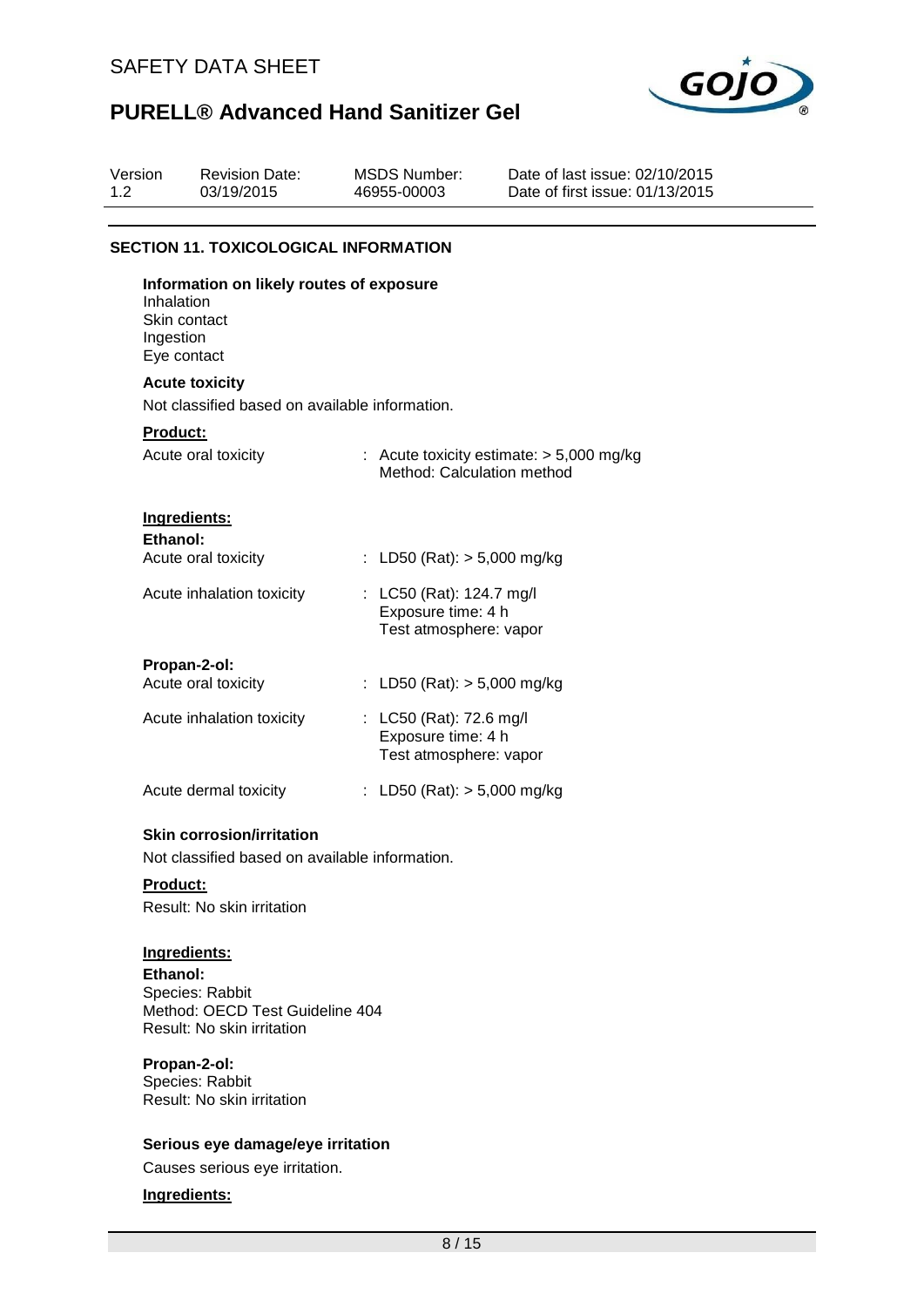

| Version<br>1.2           | <b>Revision Date:</b><br>03/19/2015                                                                                                                                                                                                           | <b>MSDS Number:</b><br>46955-00003                                 | Date of last issue: 02/10/2015<br>Date of first issue: 01/13/2015 |  |  |  |  |  |  |
|--------------------------|-----------------------------------------------------------------------------------------------------------------------------------------------------------------------------------------------------------------------------------------------|--------------------------------------------------------------------|-------------------------------------------------------------------|--|--|--|--|--|--|
| Ethanol:                 | Species: Rabbit<br>Result: Irritation to eyes, reversing within 21 days<br>Method: OECD Test Guideline 405                                                                                                                                    |                                                                    |                                                                   |  |  |  |  |  |  |
|                          | Propan-2-ol:<br>Species: Rabbit<br>Result: Irritation to eyes, reversing within 21 days                                                                                                                                                       |                                                                    |                                                                   |  |  |  |  |  |  |
| <b>Product:</b>          | <b>Respiratory or skin sensitization</b><br>Skin sensitization: Not classified based on available information.<br>Respiratory sensitization: Not classified based on available information.<br>Assessment: Does not cause skin sensitization. |                                                                    |                                                                   |  |  |  |  |  |  |
| Ingredients:<br>Ethanol: | Test Type: Local lymph node assay (LLNA)<br>Routes of exposure: Skin contact<br>Species: Mouse<br>Result: negative                                                                                                                            |                                                                    |                                                                   |  |  |  |  |  |  |
|                          | Propan-2-ol:<br><b>Test Type: Buehler Test</b><br>Routes of exposure: Skin contact<br>Species: Guinea pig<br>Method: OECD Test Guideline 406<br>Result: negative                                                                              |                                                                    |                                                                   |  |  |  |  |  |  |
|                          | <b>Germ cell mutagenicity</b><br>Not classified based on available information.                                                                                                                                                               |                                                                    |                                                                   |  |  |  |  |  |  |
| Ingredients:             |                                                                                                                                                                                                                                               |                                                                    |                                                                   |  |  |  |  |  |  |
| Ethanol:                 | Genotoxicity in vitro                                                                                                                                                                                                                         | Result: negative                                                   | : Test Type: In vitro mammalian cell gene mutation test           |  |  |  |  |  |  |
|                          | Genotoxicity in vivo                                                                                                                                                                                                                          | Species: Mouse<br>Application Route: Ingestion<br>Result: negative | : Test Type: Rodent dominant lethal test (germ cell) (in vivo)    |  |  |  |  |  |  |
| Propan-2-ol:             | Genotoxicity in vitro                                                                                                                                                                                                                         | Result: negative                                                   | : Test Type: Bacterial reverse mutation assay (AMES)              |  |  |  |  |  |  |
|                          | Genotoxicity in vivo                                                                                                                                                                                                                          | cytogenetic assay)<br>Species: Mouse                               | Test Type: Mammalian erythrocyte micronucleus test (in vivo       |  |  |  |  |  |  |

Result: negative

Application Route: Intraperitoneal injection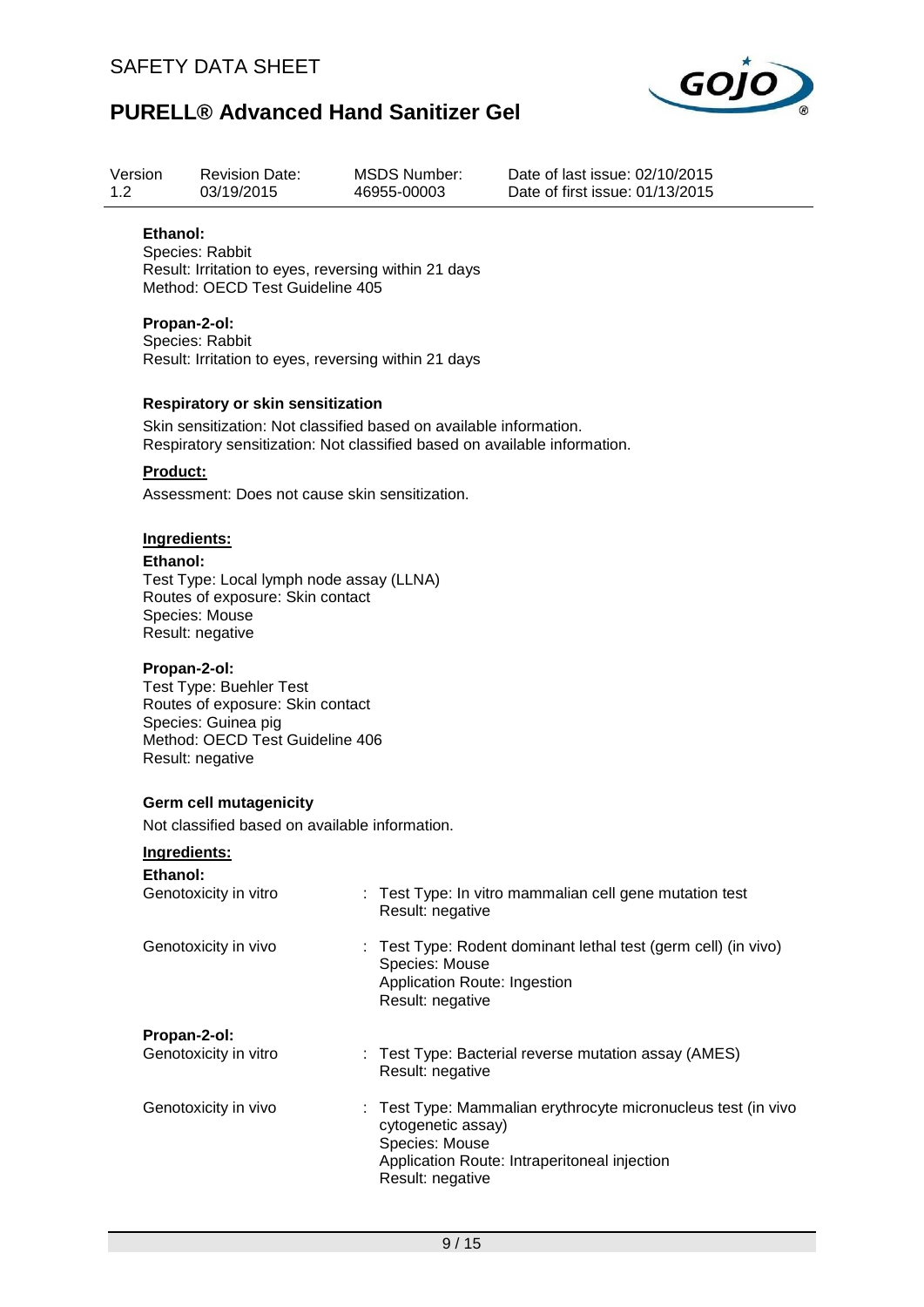

| Version<br>1.2 | <b>Revision Date:</b><br>03/19/2015                                                                                                                                                                                                           | 46955-00003 | <b>MSDS Number:</b>                                                | Date of last issue: 02/10/2015<br>Date of first issue: 01/13/2015                                                                    |
|----------------|-----------------------------------------------------------------------------------------------------------------------------------------------------------------------------------------------------------------------------------------------|-------------|--------------------------------------------------------------------|--------------------------------------------------------------------------------------------------------------------------------------|
|                | Carcinogenicity<br>Not classified based on available information.<br>Ingredients:<br>Propan-2-ol:<br>Species: Rat<br>Application Route: inhalation (vapor)<br>Exposure time: 104 weeks<br>Method: OECD Test Guideline 451<br>Result: negative |             |                                                                    |                                                                                                                                      |
| <b>IARC</b>    |                                                                                                                                                                                                                                               |             | human carcinogen by IARC.                                          | No ingredient of this product present at levels greater than or<br>equal to 0.1% is identified as probable, possible or confirmed    |
| <b>OSHA</b>    |                                                                                                                                                                                                                                               |             | gen by OSHA.                                                       | No ingredient of this product present at levels greater than or<br>equal to 0.1% is identified as a carcinogen or potential carcino- |
| <b>NTP</b>     |                                                                                                                                                                                                                                               | by NTP.     |                                                                    | No ingredient of this product present at levels greater than or<br>equal to 0.1% is identified as a known or anticipated carcinogen  |
|                | <b>Reproductive toxicity</b><br>Not classified based on available information.                                                                                                                                                                |             |                                                                    |                                                                                                                                      |
|                | Ingredients:                                                                                                                                                                                                                                  |             |                                                                    |                                                                                                                                      |
|                | Ethanol:<br><b>Effects on fertility</b>                                                                                                                                                                                                       |             | Species: Mouse<br>Application Route: Ingestion<br>Result: negative | Test Type: Two-generation reproduction toxicity study<br>Method: OECD Test Guideline 416                                             |
|                | Propan-2-ol:                                                                                                                                                                                                                                  |             |                                                                    |                                                                                                                                      |
|                | Effects on fertility                                                                                                                                                                                                                          |             | Species: Rat<br>Application Route: Ingestion<br>Result: negative   | Test Type: Two-generation reproduction toxicity study                                                                                |
|                | Effects on fetal development                                                                                                                                                                                                                  |             | Species: Rat<br>Application Route: Ingestion<br>Result: negative   | Test Type: Embryo-fetal development                                                                                                  |
|                | <b>STOT-single exposure</b>                                                                                                                                                                                                                   |             |                                                                    |                                                                                                                                      |
|                | Not classified based on available information.                                                                                                                                                                                                |             |                                                                    |                                                                                                                                      |
|                | Ingredients:                                                                                                                                                                                                                                  |             |                                                                    |                                                                                                                                      |

### **Propan-2-ol:**

Assessment: May cause drowsiness or dizziness.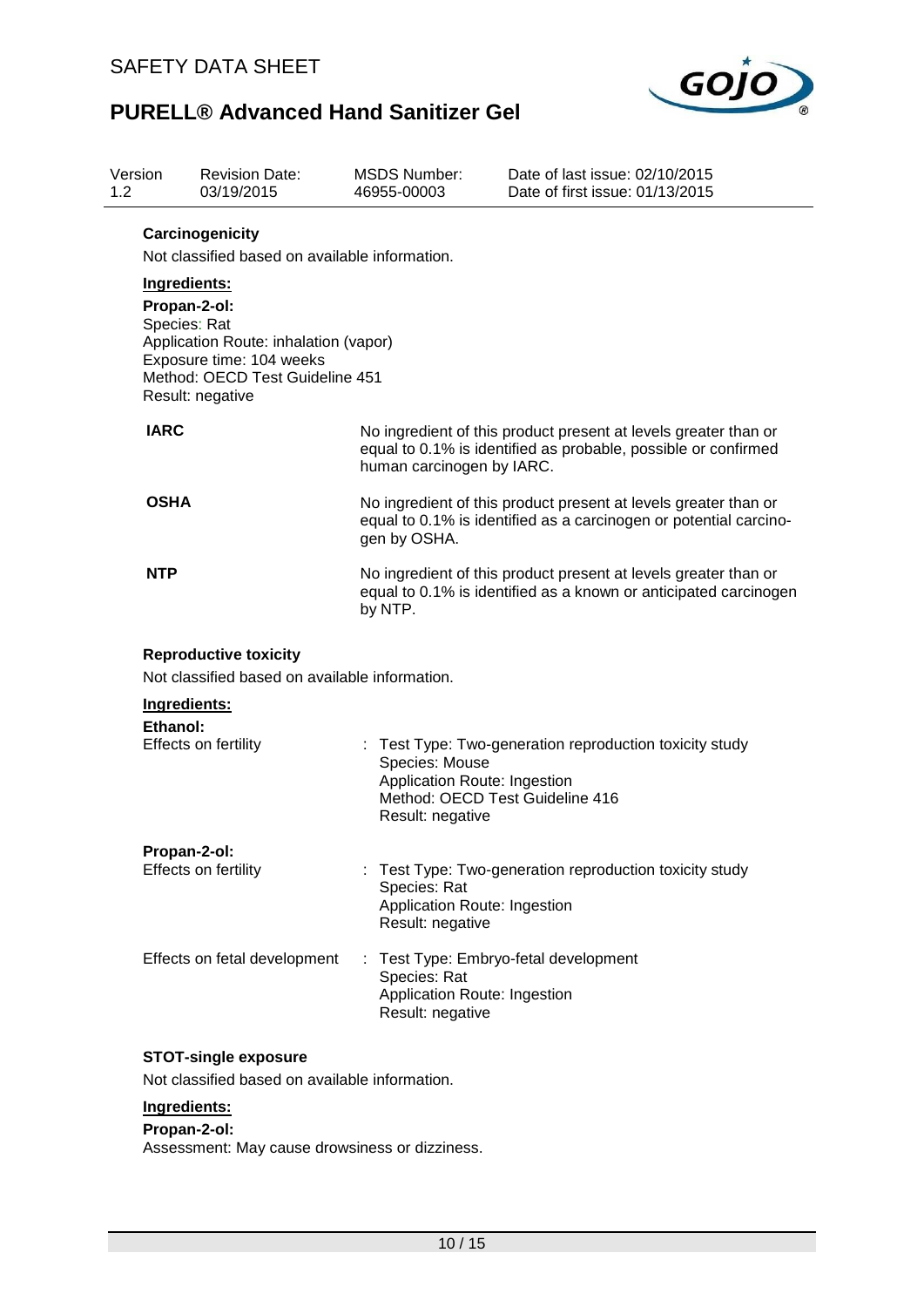

| Version | <b>Revision Date:</b> | MSDS Number: |
|---------|-----------------------|--------------|
| 1.2     | 03/19/2015            | 46955-00003  |

Date of last issue: 02/10/2015 Date of first issue: 01/13/2015

### **STOT-repeated exposure**

Not classified based on available information.

### **Repeated dose toxicity**

### **Ingredients:**

**Ethanol:** Species: Rat NOAEL: 2,400 mg/kg Application Route: Ingestion Exposure time: 2 y

#### **Propan-2-ol:**

Species: Rat NOAEL: 5000 ppm Application Route: inhalation (vapor) Exposure time: 104 w Method: OECD Test Guideline 413

#### **Aspiration toxicity**

Not classified based on available information.

### **SECTION 12. ECOLOGICAL INFORMATION**

### **Ecotoxicity**

| Ingredients:<br>Ethanol:                    |                                                                                                                     |
|---------------------------------------------|---------------------------------------------------------------------------------------------------------------------|
| Toxicity to fish                            | : LC50 (Pimephales promelas (fathead minnow)): > 1,000 mg/l<br>Exposure time: 96 h                                  |
| aquatic invertebrates                       | Toxicity to daphnia and other : EC50 (Daphnia magna (Water flea)): > 1,000 mg/l<br>Exposure time: 48 h              |
| Toxicity to algae                           | : EC50 (Chlorella vulgaris (Fresh water algae)): 275 mg/l<br>Exposure time: 72 h<br>Method: OECD Test Guideline 201 |
| aquatic invertebrates<br>(Chronic toxicity) | Toxicity to daphnia and other : NOEC (Daphnia magna (Water flea)): 9.6 mg/l<br>Exposure time: 9 d                   |
| Toxicity to bacteria                        | : EC50 (Photobacterium phosphoreum): 32.1 mg/l<br>Exposure time: 0.25 h                                             |
| Propan-2-ol:<br>Toxicity to fish            | : LC50 (Pimephales promelas (fathead minnow)): 10,000 mg/l<br>Exposure time: 96 h                                   |
| aquatic invertebrates                       | Toxicity to daphnia and other : EC50 (Daphnia magna (Water flea)): > 10,000 mg/l<br>Exposure time: 24 h             |
| Toxicity to algae                           | : ErC50 (Scenedesmus quadricauda (Green algae)): > 1,800<br>mg/l                                                    |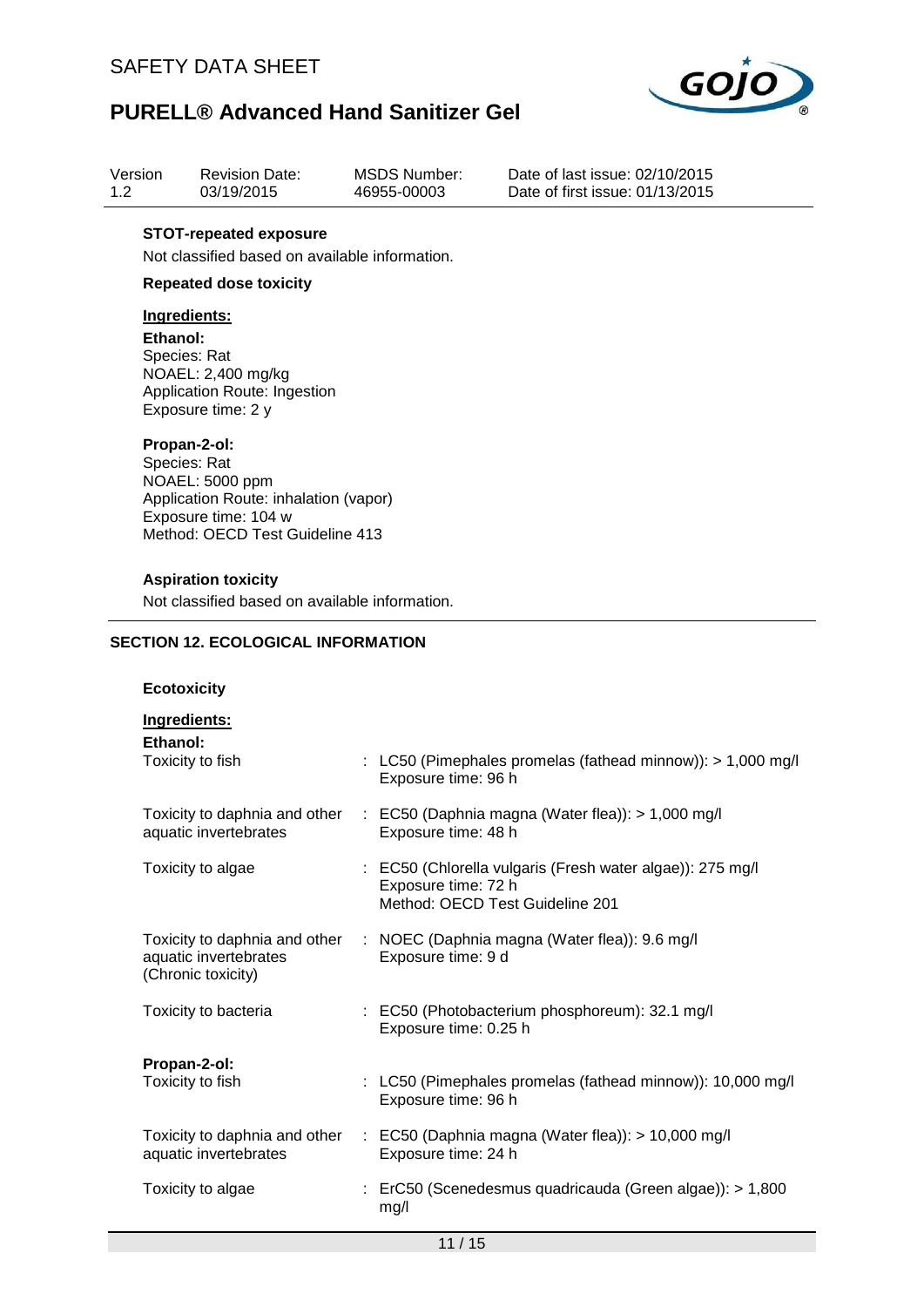

| Version<br>1.2 |                               | <b>Revision Date:</b><br>03/19/2015        | <b>MSDS Number:</b><br>46955-00003                                              | Date of last issue: 02/10/2015<br>Date of first issue: 01/13/2015 |  |
|----------------|-------------------------------|--------------------------------------------|---------------------------------------------------------------------------------|-------------------------------------------------------------------|--|
|                |                               |                                            | Exposure time: 8 d                                                              |                                                                   |  |
|                | Toxicity to bacteria          |                                            | : EC50 (Pseudomonas putida): > 1,050 mg/l<br>Exposure time: 16 h                |                                                                   |  |
|                |                               | Persistence and degradability              |                                                                                 |                                                                   |  |
|                | Ingredients:                  |                                            |                                                                                 |                                                                   |  |
|                | Ethanol:                      | Biodegradability                           | : Result: Readily biodegradable.<br>Biodegradation: 84 %<br>Exposure time: 20 d |                                                                   |  |
|                | Propan-2-ol:                  | Biodegradability                           | : Result: rapidly degradable                                                    |                                                                   |  |
|                |                               | <b>Bioaccumulative potential</b>           |                                                                                 |                                                                   |  |
|                | Ingredients:                  |                                            |                                                                                 |                                                                   |  |
|                | Ethanol:<br>octanol/water     | Partition coefficient: n-                  | : log Pow: -0.35                                                                |                                                                   |  |
|                | Propan-2-ol:<br>octanol/water | Partition coefficient: n-                  | $:$ log Pow: 0.05                                                               |                                                                   |  |
|                |                               | <b>Mobility in soil</b>                    |                                                                                 |                                                                   |  |
|                |                               | No data available                          |                                                                                 |                                                                   |  |
|                |                               | Other adverse effects                      |                                                                                 |                                                                   |  |
|                |                               | No data available                          |                                                                                 |                                                                   |  |
|                |                               | <b>SECTION 13. DISPOSAL CONSIDERATIONS</b> |                                                                                 |                                                                   |  |

| <b>Disposal methods</b><br>Waste from residues | : Dispose of in accordance with local regulations.                                                                                                                                              |
|------------------------------------------------|-------------------------------------------------------------------------------------------------------------------------------------------------------------------------------------------------|
| Contaminated packaging                         | : Dispose of as unused product.<br>Empty containers should be taken to an approved waste<br>handling site for recycling or disposal.<br>Do not burn, or use a cutting torch on, the empty drum. |

# **SECTION 14. TRANSPORT INFORMATION**

### **International Regulation**

### **UNRTDG**

| UN number            | : UN 1987          |
|----------------------|--------------------|
| Proper shipping name | : ALCOHOLS, N.O.S. |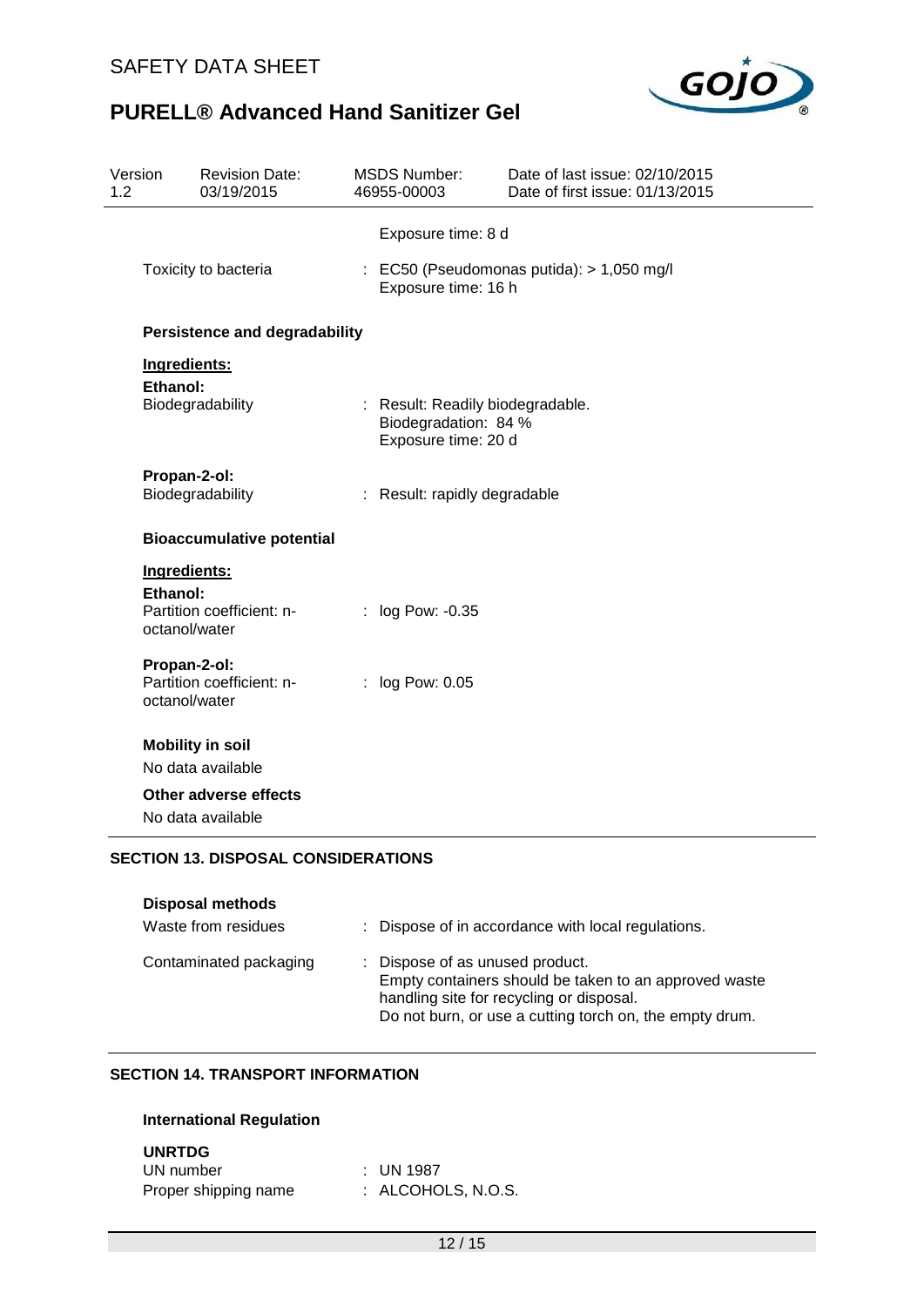

| Version<br>1.2 |                                                        | <b>Revision Date:</b><br>03/19/2015                                       |   | MSDS Number:<br>46955-00003                                                           | Date of last issue: 02/10/2015<br>Date of first issue: 01/13/2015        |
|----------------|--------------------------------------------------------|---------------------------------------------------------------------------|---|---------------------------------------------------------------------------------------|--------------------------------------------------------------------------|
|                | Class<br>Packing group<br>Labels                       |                                                                           | t | (Ethanol, Propan-2-ol)<br>3<br>$\overline{\phantom{1}}$ $\overline{\phantom{1}}$<br>3 |                                                                          |
|                | <b>IATA-DGR</b><br>UN/ID No.<br>Class<br>Packing group | Proper shipping name                                                      |   | UN 1987<br>: Alcohols, n.o.s.<br>(Ethanol, Propan-2-ol)<br>3<br>$\mathbf{III}$        |                                                                          |
|                | Labels<br>aircraft)                                    | Packing instruction (cargo<br>Packing instruction<br>(passenger aircraft) |   | Flammable Liquids<br>366<br>: 355                                                     |                                                                          |
|                | <b>IMDG-Code</b><br>UN number                          | Proper shipping name                                                      |   | <b>UN 1987</b><br>: ALCOHOLS, N.O.S.<br>(Ethanol, Propan-2-ol)                        |                                                                          |
|                | Class<br>Packing group<br>Labels<br>EmS Code           | Marine pollutant                                                          |   | 3<br>$\blacksquare$<br>3<br>$: F-E, S-D$<br>no                                        |                                                                          |
|                |                                                        | Not applicable for product as supplied.                                   |   |                                                                                       | Transport in bulk according to Annex II of MARPOL 73/78 and the IBC Code |
|                |                                                        | <b>Domestic regulation</b>                                                |   |                                                                                       |                                                                          |
|                | <b>49 CFR</b>                                          | UN/ID/NA number<br>Proper shipping name                                   |   | $:$ UN 1987<br>: ALCOHOLS, N.O.S.                                                     |                                                                          |
|                | Class                                                  |                                                                           |   | $\mathbf{3}$                                                                          |                                                                          |

| Uldəə            | . ა                |
|------------------|--------------------|
| Packing group    | : III              |
| Labels           | : FLAMMABLE LIQUID |
| <b>ERG Code</b>  | .127               |
| Marine pollutant | : no               |
|                  |                    |

### **SECTION 15. REGULATORY INFORMATION**

## **EPCRA - Emergency Planning and Community Right-to-Know**

### **CERCLA Reportable Quantity**

This material does not contain any components with a CERCLA RQ.

### **SARA 304 Extremely Hazardous Substances Reportable Quantity**

This material does not contain any components with a section 304 EHS RQ.

## **SARA 311/312 Hazards** : Fire Hazard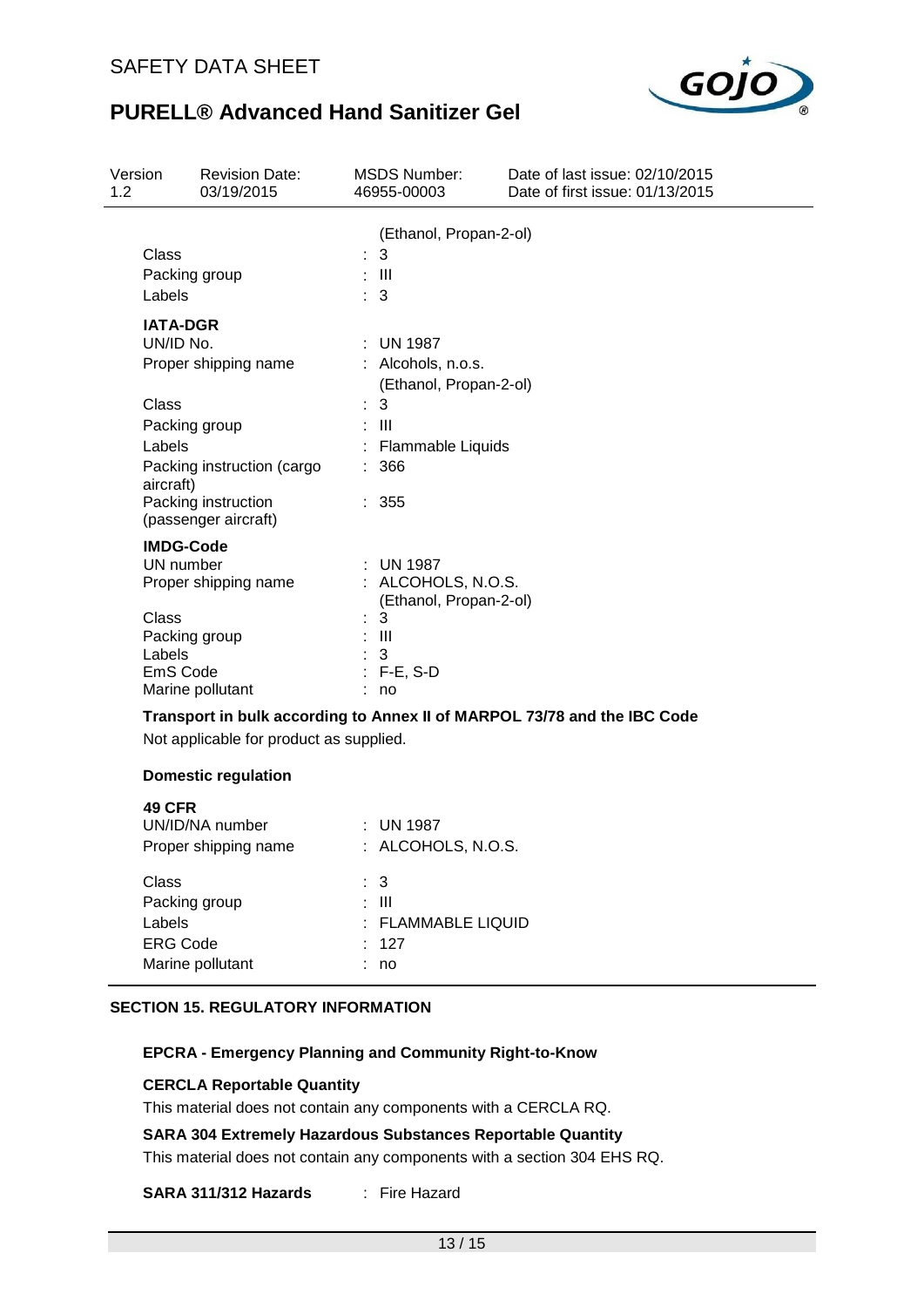

| <b>SARA 302</b>             |                                 | <b>Acute Health Hazard</b>                                                                                                                    |                                                                                                              |                                                                            |  |  |
|-----------------------------|---------------------------------|-----------------------------------------------------------------------------------------------------------------------------------------------|--------------------------------------------------------------------------------------------------------------|----------------------------------------------------------------------------|--|--|
|                             |                                 |                                                                                                                                               |                                                                                                              |                                                                            |  |  |
|                             |                                 |                                                                                                                                               | : No chemicals in this material are subject to the reporting<br>requirements of SARA Title III, Section 302. |                                                                            |  |  |
| <b>SARA 313</b>             |                                 |                                                                                                                                               | : The following components are subject to reporting levels<br>established by SARA Title III, Section 313:    |                                                                            |  |  |
|                             |                                 | Propan-2-ol                                                                                                                                   | 67-63-0                                                                                                      | 3.013 %                                                                    |  |  |
| <b>US State Regulations</b> |                                 |                                                                                                                                               |                                                                                                              |                                                                            |  |  |
|                             |                                 |                                                                                                                                               |                                                                                                              |                                                                            |  |  |
| Ethanol                     |                                 |                                                                                                                                               | 64-17-5                                                                                                      | $50 - 70 \%$                                                               |  |  |
| Water                       |                                 |                                                                                                                                               | 7732-18-5                                                                                                    | $30 - 50%$                                                                 |  |  |
| Propan-2-ol                 |                                 |                                                                                                                                               | 67-63-0                                                                                                      | $1 - 5 \%$                                                                 |  |  |
|                             |                                 |                                                                                                                                               |                                                                                                              |                                                                            |  |  |
| Ethanol                     |                                 |                                                                                                                                               | 64-17-5                                                                                                      | $50 - 70 \%$                                                               |  |  |
| Water                       |                                 |                                                                                                                                               | 7732-18-5                                                                                                    | $30 - 50%$                                                                 |  |  |
| Propan-2-ol                 |                                 |                                                                                                                                               | 67-63-0                                                                                                      | $1 - 5%$                                                                   |  |  |
| <b>California Prop 65</b>   |                                 | This product does not contain any chemicals known to the<br>State of California to cause cancer, birth, or any other<br>reproductive defects. |                                                                                                              |                                                                            |  |  |
|                             | <b>New Jersey Right To Know</b> | Pennsylvania Right To Know                                                                                                                    |                                                                                                              | The ingredients of this product are reported in the following inventories: |  |  |

# AICS : All ingredients listed or exempt.

### **Inventories**

AICS (Australia), DSL (Canada), IECSC (China), REACH (European Union), ENCS (Japan), ISHL (Japan), KECI (Korea), NZIoC (New Zealand), PICCS (Philippines), TCSI (Taiwan), TSCA (USA)